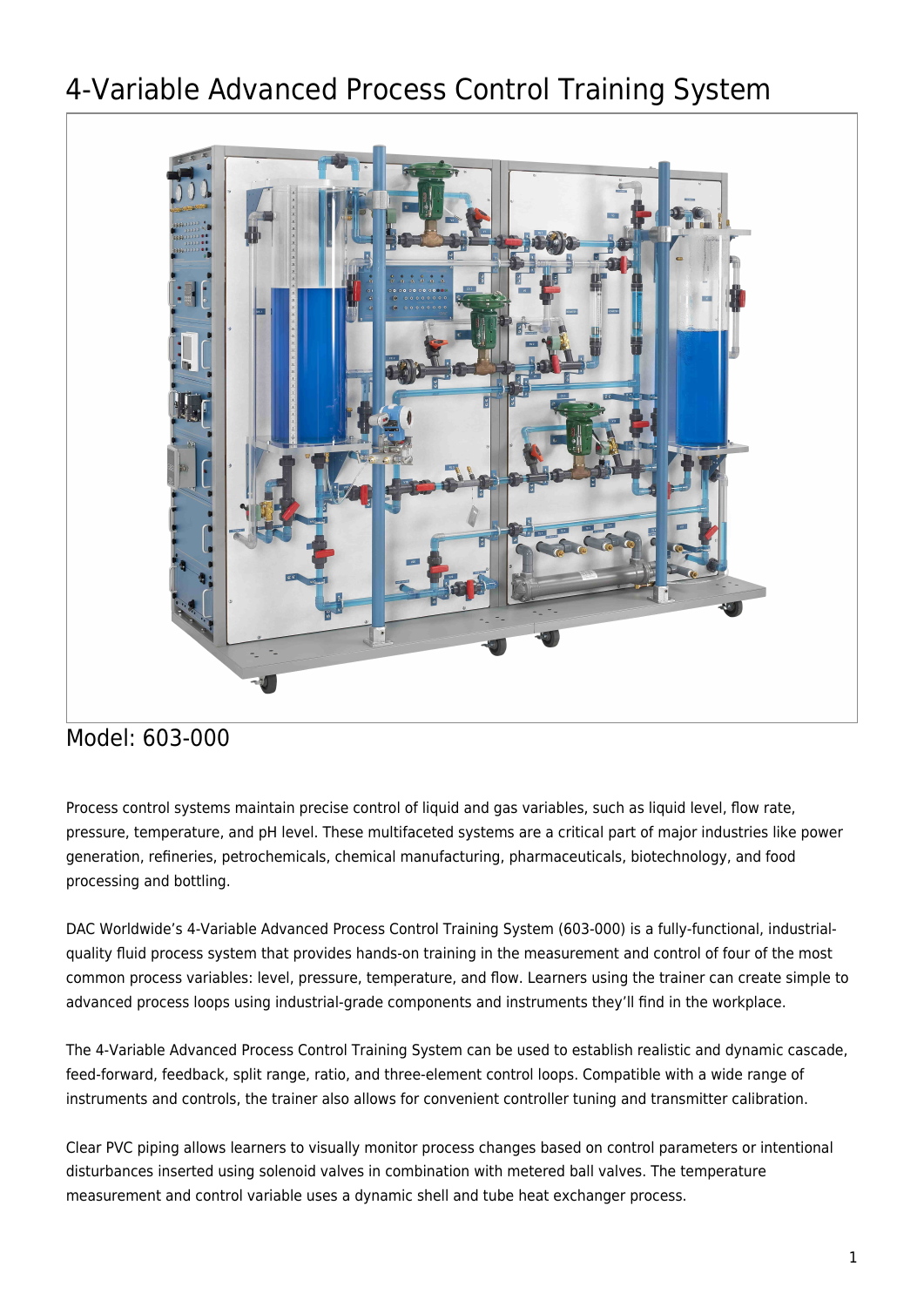Up to six learners can use the trainer, which can be configured to create one complex process loop or two independent process systems. The trainer's "open architecture" design also allows for integration of alternate instrumentation, as needed, to meet local training needs or incorporate new technologies.

#### **Industry-Standard Components Provide Realistic, Hands-On Training**

Technical training is most effective when learners can gain hands-on practice with industry-standard components they'll encounter on the job. The 4-Variable Advanced Process Control Training System features a wide variety of common, industrial-quality components and instruments to provide learners with a realistic training experience that will build skills that translate easily to the workplace.

The 4-Variable Advanced Process Control Training System is a sturdy unit with a tubular steel frame and instrument mounting racks with modular instrument and controller panels. Some of the industrial-quality components learners will find on the trainer include: centrifugal pumps; solenoid valves; air supplies with gauges and connectors; heat exchanger; water heater; thermowells; thermometers; thermocouples; RTDs; rotameters; control valves; flow meters; clear acrylic tanks; and transparent PVC piping.

The system allows for simultaneous training by six students. It requires the #600-006A Economy Standard Test, #600-105 Differential Pressure Gauge, 0-400" H2O, and Calibration Equipment Package and #603-001 Standard Instrument Package. The system also allows optional integration with the #616 Portable Calibration Training System.

### **Courseware & Hands-On Exercises**

The 4-Variable Advanced Process Control Training System's courseware consists of one of several optional textbooks, a course guide, and hands-on exercises. These can be used as part of either an instructor-led course or self-directed study.

Learners will explore a wide variety of fundamental process control topics, including: process instrumentation terms; process control theory; thermocouple and RTD operating characteristics; pressure gauge and transmitter calibration; installation and calibration of a level measurement channel; flow transmitter calibration; closed loop integral and proportional control in temperature, pressure, level, and flow processes; and notch, ultimate, and open loop tuning of temperature, pressure, level, and flow processes.

Hands-on exercises include industry-relevant process control skills, such as: setting and adjusting pressure switches; installation and calibration of an electronic flow measurement channel; and determining a temperature, pressure, level, and flow process' operation characteristics.

## **Expand Training Capabilities with Custom Options**

The 4-Variable Advanced Process Control Training System can be customized with a wide array of options to create a training system that matches a particular industry's or user's specific needs. In industry, one size rarely fits all and this trainer can be tailor-made to your exact needs.

For example, the trainer can be expanded with more than 90 different options. Some of the available options include: choice of programmable logic controllers (PLCs); programming software; touchscreen HMI panels; data acquisition interface panels; industrial PID controllers; SCADA distributed control and supervisory systems; AC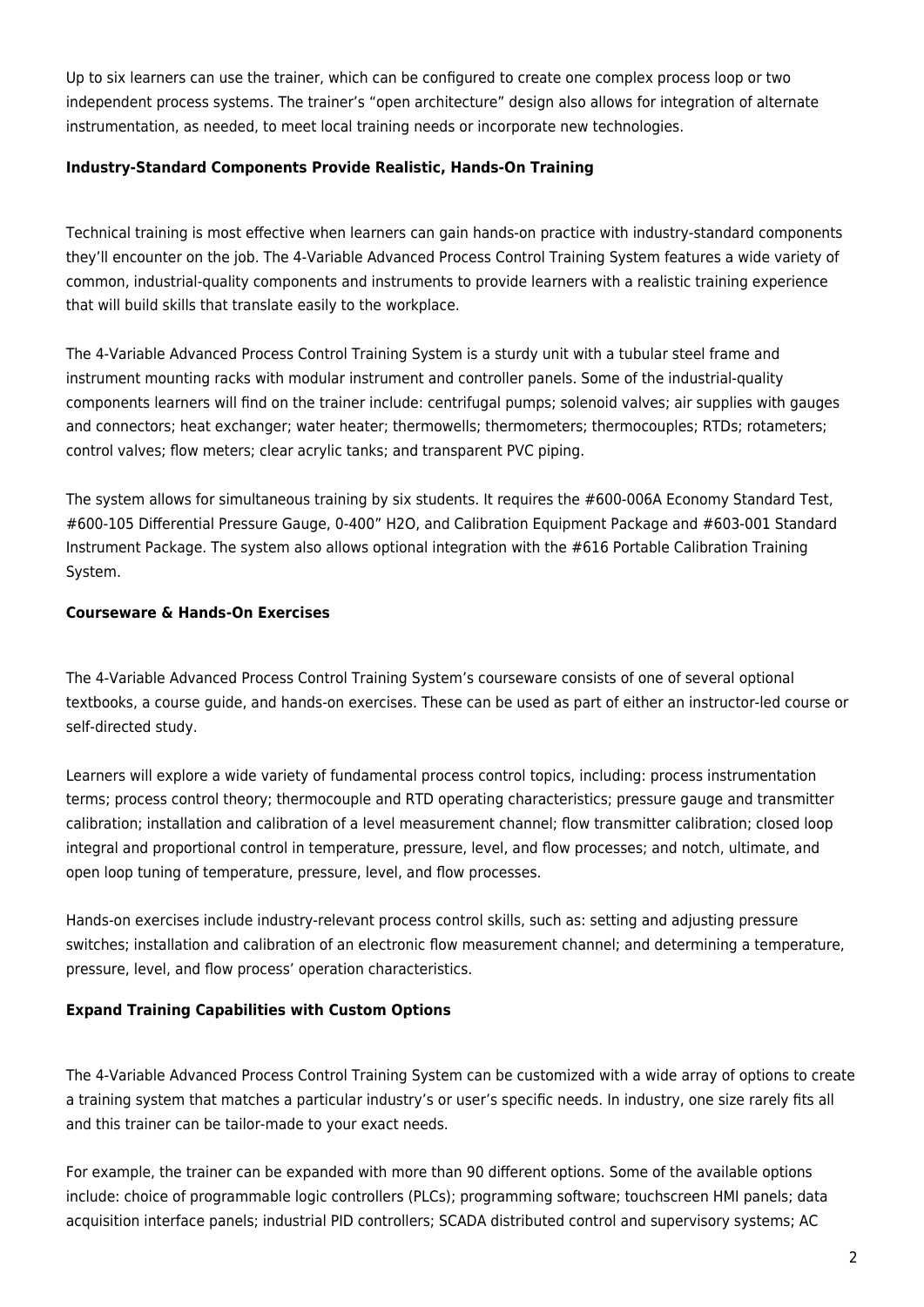variable speed drives; chiller systems; different types of calibrators, detectors, and transmitters; vortex-type and Coriolis Effect flow meters; paddle-type, turbine-type, and magnetic flow measurement assemblies; and a variety of textbooks and instructional videos.

#### **FEATURES & SPECIFICATIONS**

- Service requirements: 208-230 VAC, 3-phase, 5-wire, 50/60 Hz electric; water source; instrument air source; (other voltages available, contact factory)
- Two-piece, welded, 1/8" wall, tubular steel frame (allows for disassembly into two sections).
- Four 4" diameter casters (two with locks) provided on each section.
- Two integral 19" x 70" high instrument mounting racks with silk-screened modular instrument and controller panels.
- Rack-mounted, locking storage box for accessories.
- Front panel faces with high-durability laminate.
- Clear 3/4" diameter PVC piping components throughout (high-temperature piping in area of heat exchanger, opaque).
- Two clear acrylic tanks (9 gallon and 14 gallon capacities).
- Primary reservoir, polyethylene, 44 gallons.
- Two 1/2 HP centrifugal pumps.
- 24 VDC Power supply.
- GFI circuit protection.
- Four solenoid valves allowing for the creation of manual or externally-controlled flow supply and demand disturbances at the tank discharges and in bypasses surrounding control valves.
- Power distribution panel mounted in instrument rack, including: power switch; GFI devices; and fuses for pumps, solenoid valves, and heater.
- Utility distribution panel mounted in instrument rack, including: a regulated 0 to 30 psi air supply with gauge and connectors; a regulated 0-60 psi air supply with gauge and connectors; a 0-30 psi instrument air supply with gauge; 25 electric and 9 pneumatic "free line" connections allowing connection to the front panel face and second rack; and 24 VDC power connections.
- Additional instrument air supply regulator.
- Front panel-mounted operator control panel, including: switches and pilot lights for two pumps; four solenoid valves; system heater; control relay connections for all equipment; 24 VDC power supply terminals; and electric and pneumatic free line connections.
- Industrial-quality, multi-pass, shell and tube heat exchanger.
- One 5.5 KW in-line water heater.
- Six brass thermowells accommodating thermometers, thermocouples, and RTDs.
- Four bi-metal thermometers.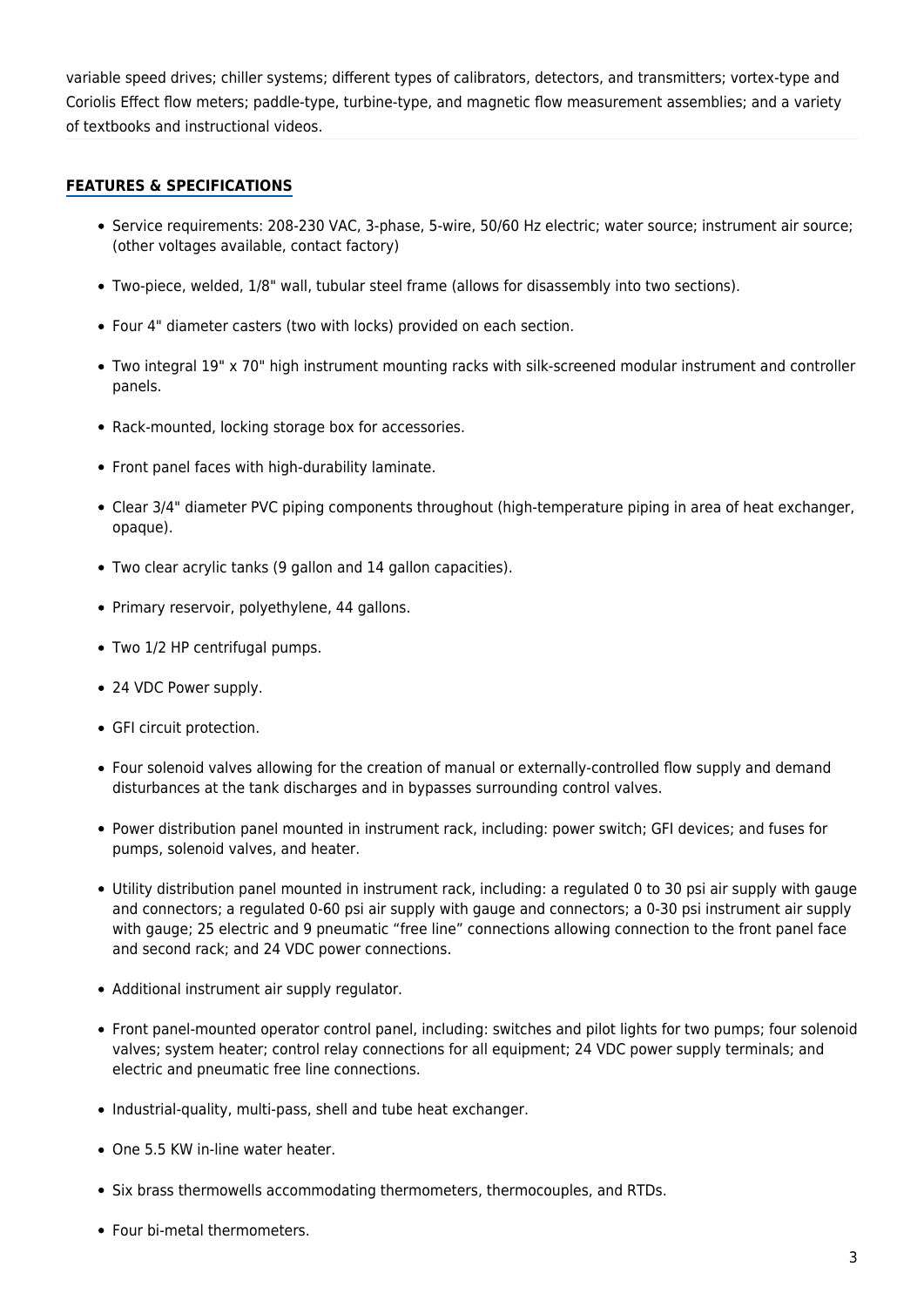- Quick-disconnect fittings located throughout, allowing for attachment of instruments.
- Two rotameters.
- Two orifice assemblies.
- One pitot tube assembly.
- Three industrial-quality Fisher pneumatically-operated control valves (two supplied normally closed and one supplied normally open).
- Two pipe stanchions, allowing for attachment of differential pressure transmitters, pressure transmitters, and pressure switches at varying heights.
- Multi-loop piping system allowing loops to be used independently or in combination (accommodates two work groups).
- Provision for attachment to a calibration bench or workstation via electrical and pneumatic tether.
- Twenty-one 24in. test leads (10 red, 10 black, 1 green).
- Twenty-two 60in. test leads (10 red, 10 black, 2 green).
- 1/4in. Diameter instrument connection tubing, of two colors (200').
- Fifteen quick-disconnect nipples.
- Ten tubing tees.
- Ten tubing couplers.
- Test Lead Holder (14-slot).
- Use/Exercise Guide.
- Packaging for shipment via motor freight.

#### **PRODUCT DIMENSIONS**

**Product Dimensions**

 $(L \times W \times H)$ 33 1/2" x 98" x 78 7/8" (860 x 2480 x 1982 mm) 750 lbs (340 kg)

**Shipping Dimensions**  $(L \times W \times H)$ (2) - 58" x 42.5" x 88" (147 x 108 x 223 mm) 1500 lbs (680kg)

#### **OPTIONS**

- #460-115-HMIPanel,15-in.(A-B,PanelView)
- #460-1151-ArticulatedSupportArm,Chassis-Mount,15-in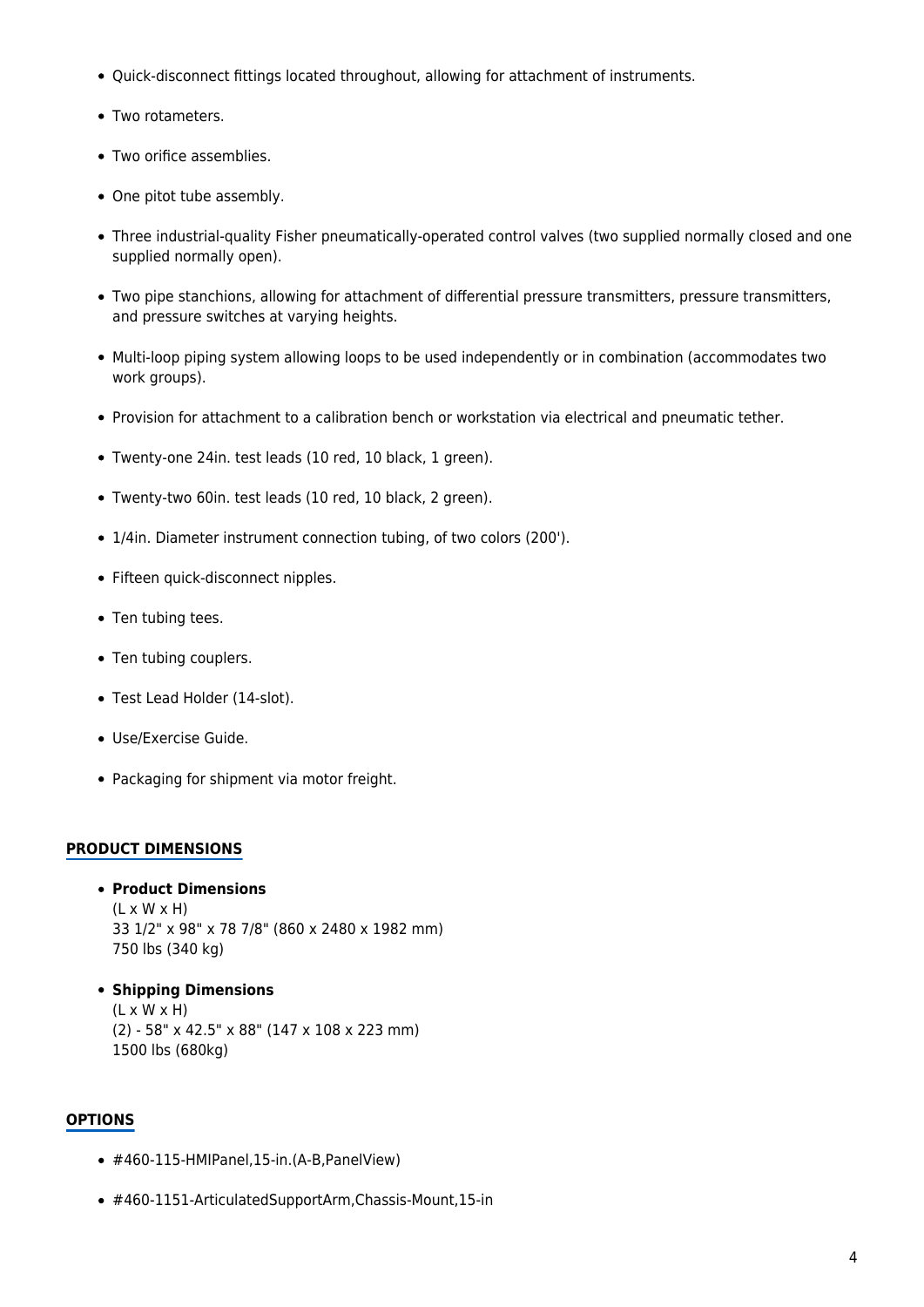- #464-037-PLCPackage,ABMicro850
- #581-007-InstrumentationandProcessControl,6thEd(Kirk/Weedon/Kirk)
- #600-006A-EconomyStandardTestandCalibrationEquipmentPackage(Required)
- #600-007-PLCControlInterfacePanel
- #600-010-ACVariableSpeedDriveUpgrade
- #600-011ChillerSystem
- #600-011A-EconomyChillerSystem
- #600-021HARTUltrasonicLevelTransmitter
- #600-022REconomyUltrasonicLevelTransmitter(4-20MaOutput)–Rosemount
- #600-025VortexFlowMeter–Rosemont
- #600-026DisplacerLevelTransmitterw/FlangeAdaptor–Magnetrol
- #600-027A-EconomyLevelSwitchAssembly
- #600-032-VenturiTube
- #600-034PaddleWheelFlowMeter–Omega
- #600-035TurbineFlowMeter–Omega
- #600-036EH-MagneticFlowMeter-Endress&Hauser
- #600-036R-MagneticFlowMeter-Rosemount
- #600-040-PneumaticValvePositioner
- #600-041-Electro-PneumaticControlValvePositioner
- #600-041F-FieldvueControlValvePositioner
- #600-045AdditionalMotorizedControlValveOption
- #600-051-StripChartRecorder
- #600-055GagePressureTransmitter,4-20MaOutput
- #600-056-DifferentialPressureTransmitter-Honeywell
- #600-058I/PTransducer
- $*$  #600-059-3-ValveManifold
- #600-060-IndustrialPIDController,1/4DIN
- #600-102-Sweep/FunctionGenerator
- #600-105-DifferentialPressureGauge,0-400"H2O(Required)